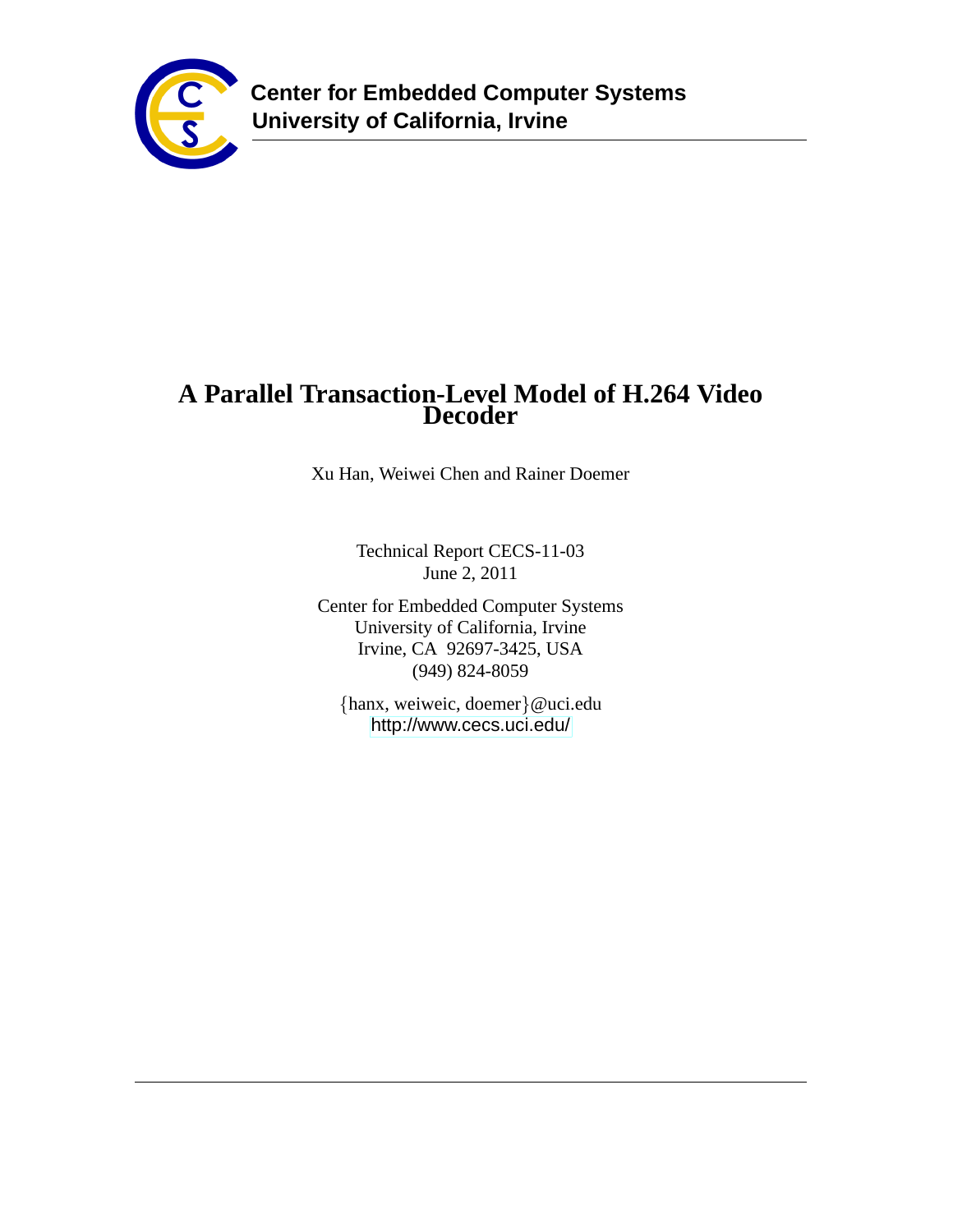# **A Parallel Transaction-Level Model of H.264 Video Decoder**

Xu Han, Weiwei Chen and Rainer Doemer

Technical Report CECS-11-03 June 2, 2011

Center for Embedded Computer Systems University of California, Irvine Irvine, CA 92697-3425, USA (949) 824-8059

{hanx, weiweic, doemer}@uci.edu <http://www.cecs.uci.edu>

#### **Abstract**

*H.264 video decoder is a computationally demanding application. In resource-limited embedded environment, it is desirable to exploit parallelism in order to implement a H.264 decoder. After reviewing a list of technical details of H.264 standard, we have discussed several possiblities of parallelization and developed a TLM model with parallel slice decoders. Extensive experiments are performed to demonstrate the benefit of the our model.*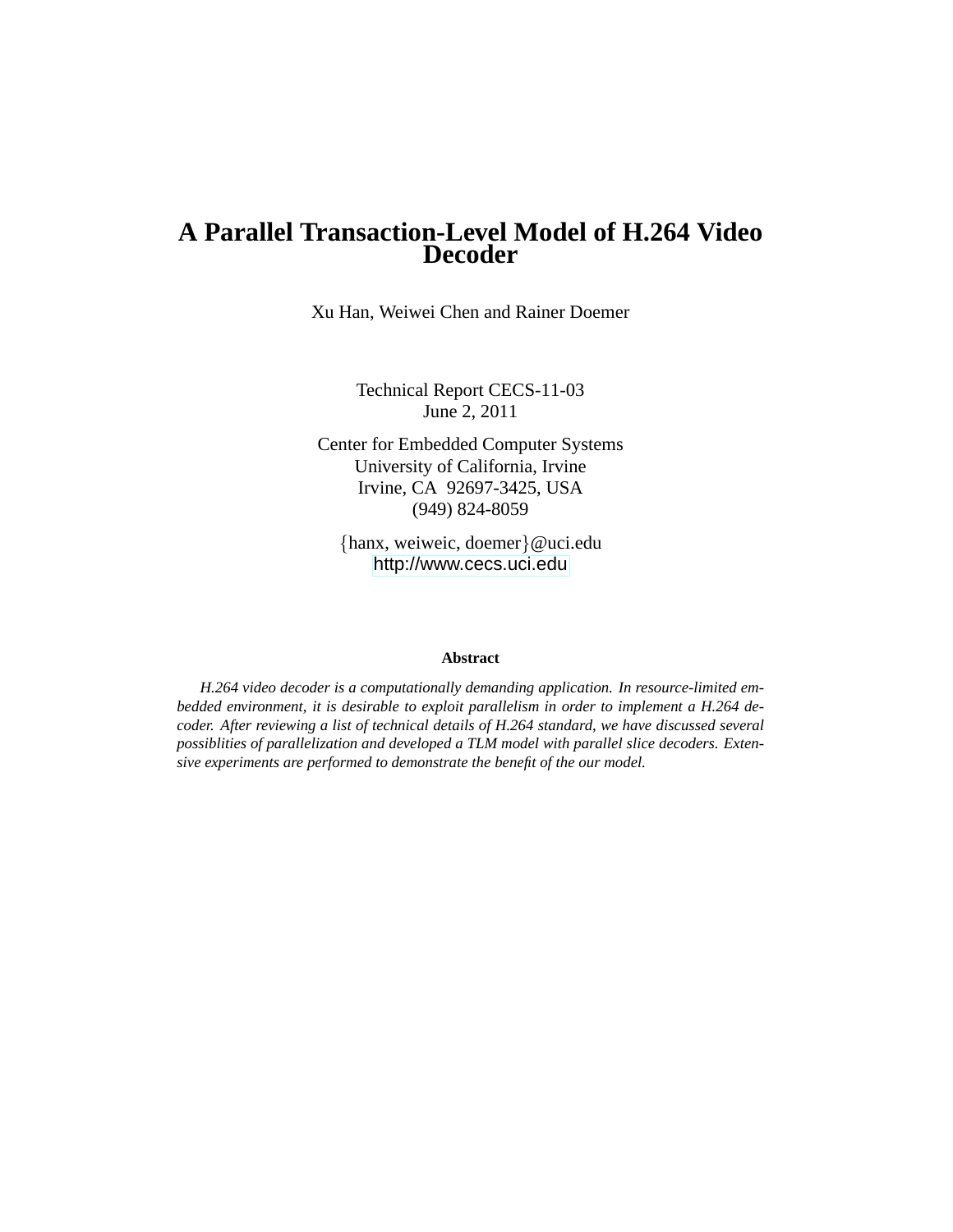# **Contents**

|               | <b>Introduction</b>                                     |                                     |
|---------------|---------------------------------------------------------|-------------------------------------|
| $\mathcal{L}$ | <b>H.264/AVC Standard Features</b><br>2.1<br>2.2<br>2.3 | 2<br>2<br>3<br>$\overline{4}$<br>.5 |
| 3             | <b>Parallelism Exploitation</b>                         | 6                                   |
| 4             | A SpecC Model with Parallel Slice Decoders              | 7                                   |
| 5.            | <b>Experiment and Results</b>                           | 8                                   |
| 6             | <b>Conclusion</b>                                       | 9                                   |
|               | <b>References</b>                                       | 10                                  |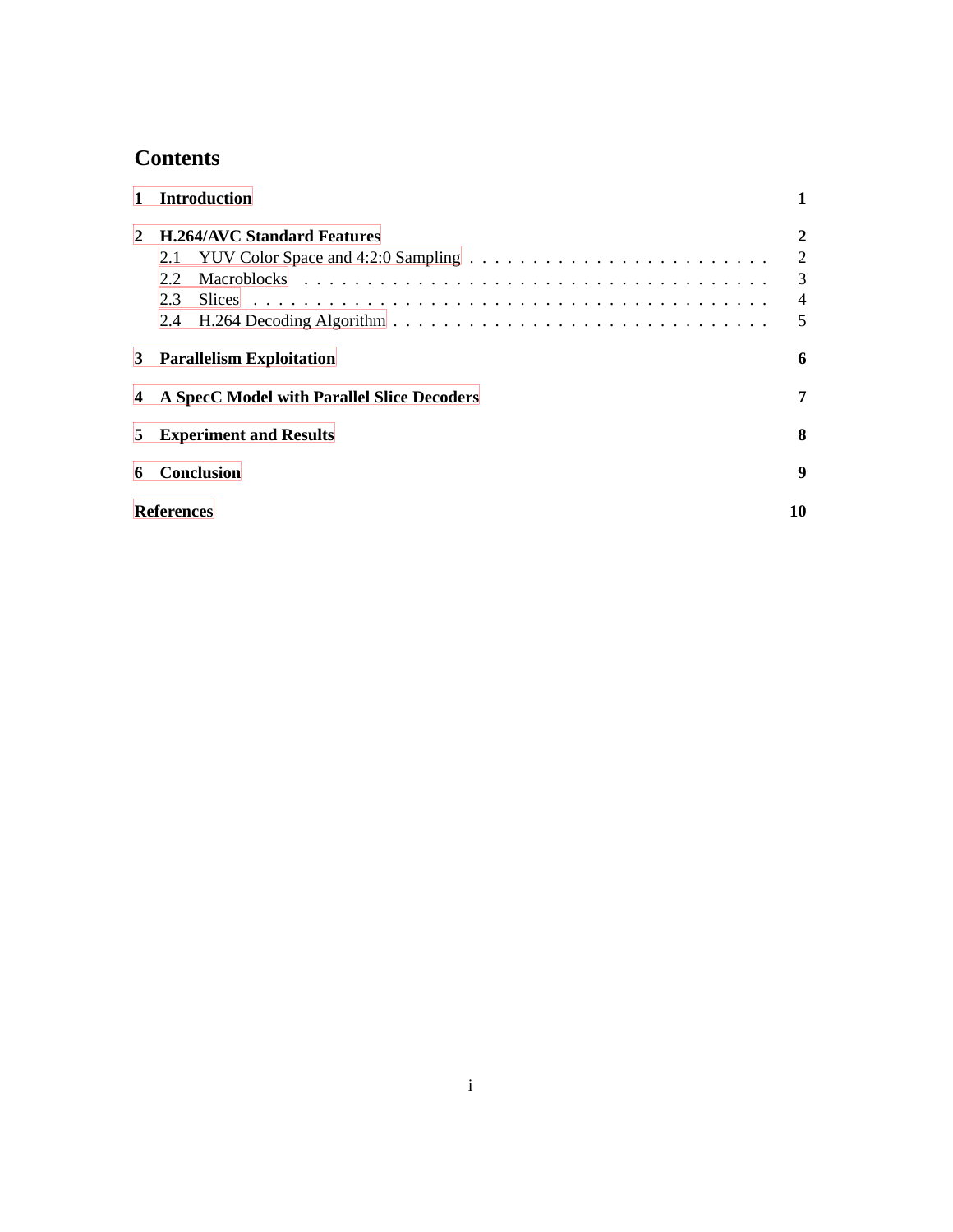# **List of Figures**

| $\mathbf{1}$   |                                                                                              |                |
|----------------|----------------------------------------------------------------------------------------------|----------------|
| 2              |                                                                                              |                |
| 3              |                                                                                              |                |
| $\overline{4}$ |                                                                                              |                |
| 5              |                                                                                              | $\overline{4}$ |
| 6              |                                                                                              |                |
| $7\phantom{0}$ |                                                                                              |                |
| 8              | Block Diagram of H.264 Decoder in JM 13.0 $\ldots \ldots \ldots \ldots \ldots \ldots \ldots$ | - 6            |
| 9              | Construction of a macroblock in JM 13.0 H.264 decoder $\dots \dots \dots \dots \dots$        |                |
| -10            |                                                                                              |                |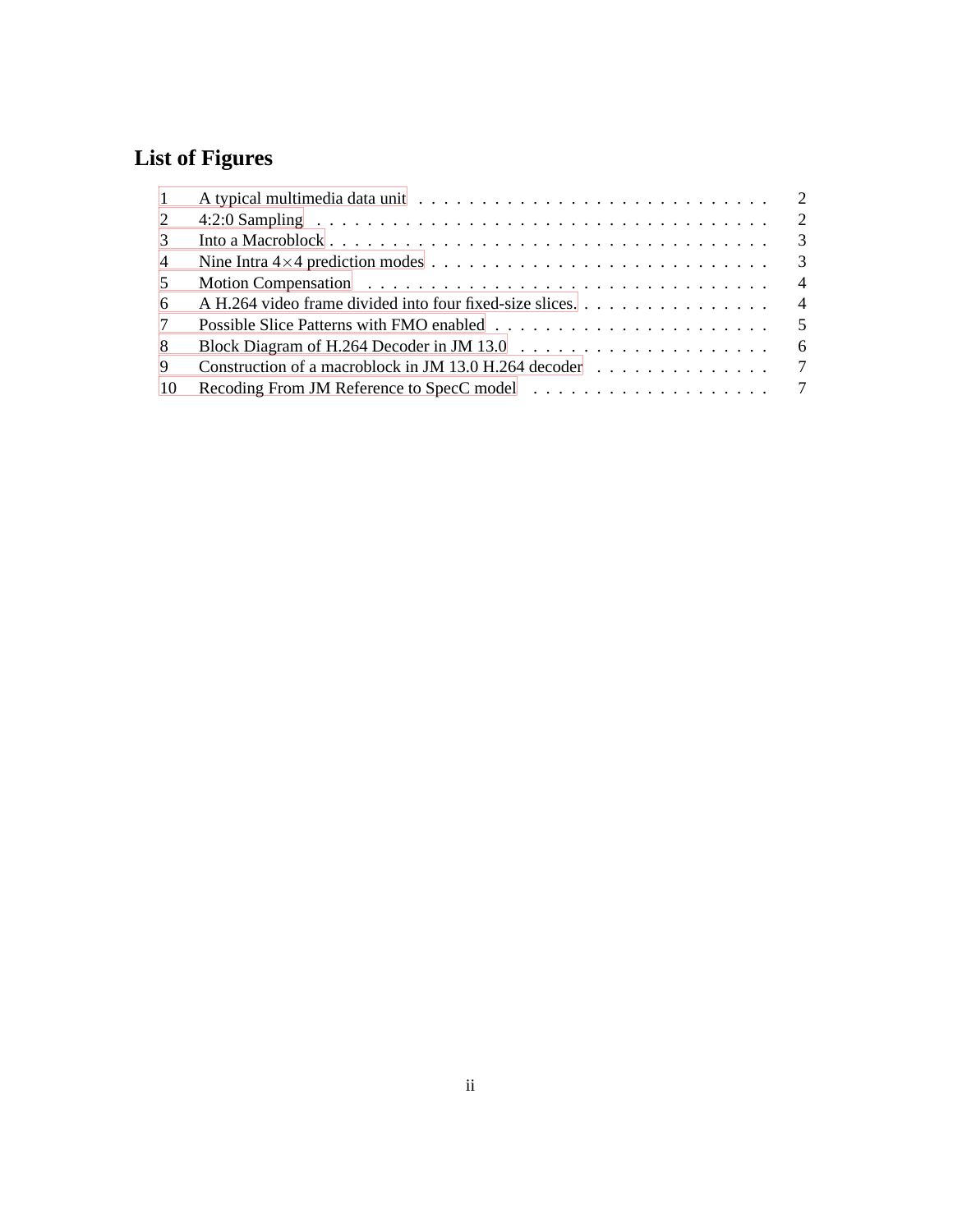# **List of Tables**

| Simulation results of H.264 Decoder ("Harbour", 299 frames 4 slices each, 30 fps). |  |
|------------------------------------------------------------------------------------|--|
|                                                                                    |  |

[2 Simulation speedup with different h264 streams \(spec model\).](#page-12-0) . . . . . . . . . . . 10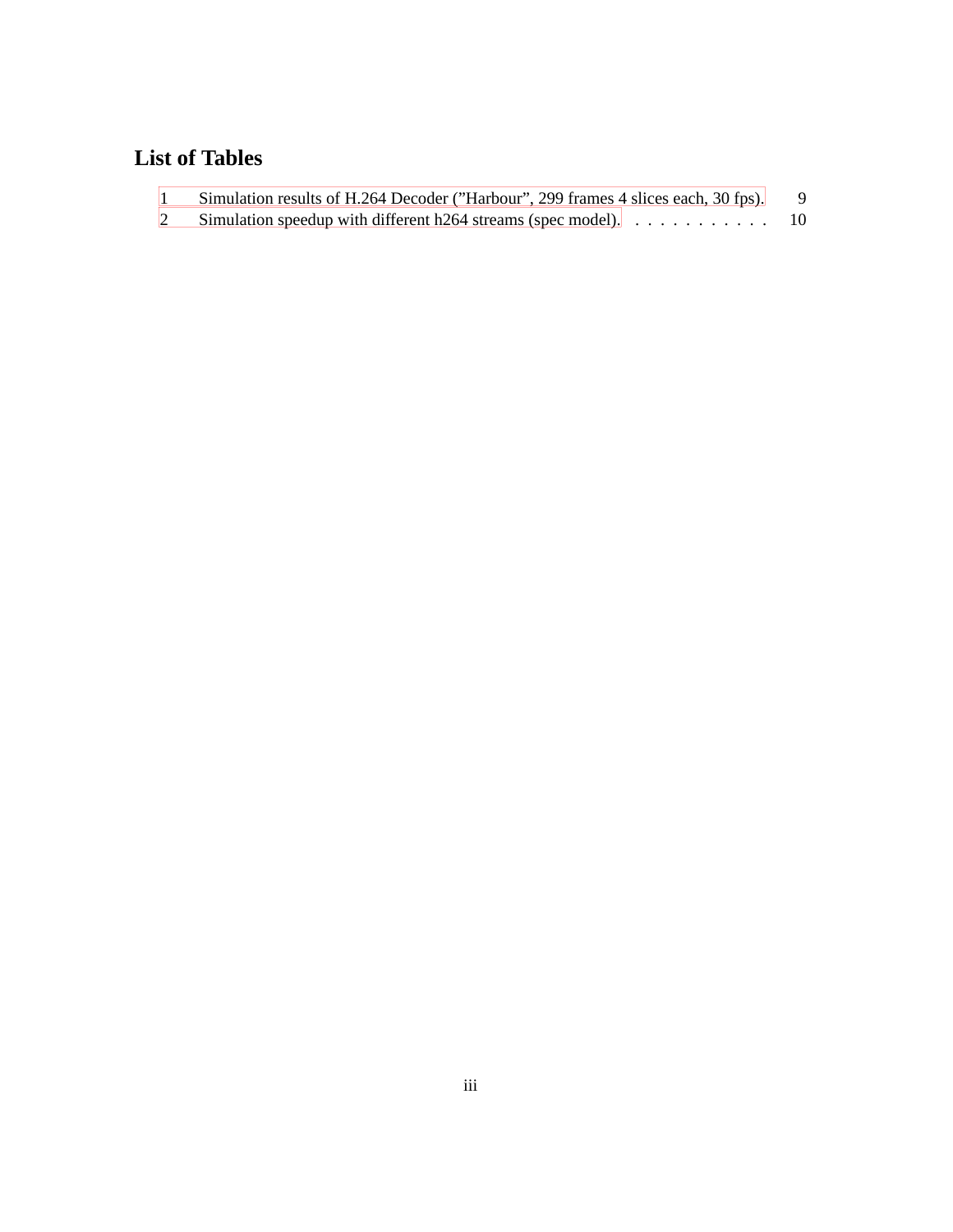### **A Parallel Transaction-Level Model of H.264 Video Decoder**

#### **Xu Han, Weiwei Chen and Rainer Doemer**

Center for Embedded Computer Systems University of California, Irvine Irvine, CA 92697-3425, USA

{hanx, weiweic, doemer}@uci.edu <http://www.cecs.uci.edu>

#### **Abstract**

*H.264 video decoder is a computationally demanding application. In resource-limited embedded environment, it is desirable to exploit parallelism in order to implement a H.264 decoder. After reviewing a list of technical details of H.264 standard, we have discussed several possiblities of parallelization and developed a TLM model with parallel slice decoders. Extensive experiments are performed to demonstrate the benefit of the our model.*

#### <span id="page-5-0"></span>**1 Introduction**

H.264/AVC video coding standard [\[6\]](#page-15-0) is widely used in video applications such as internet streaming, disc storage, and television services. H.264/AVC provides high-quality video at less than half the bit rate compared to its predecessors H.263 and H.262. In multimedia services, it can be considered the best compromise between quality and size to combine H.264 video and Mp3 video, as in Figure [1.](#page-5-0) However, H.264 encoding and decoding also requires more computing resources than its predecessors. In order to implement the standard on resource-limited embedded systems, it is highly desirable to exploit available parallelism in its algorithm.

The rest of the report is organized as follows: several features of H.264 standard is introduced in the next section. Section 3 discusses possible parallelism that we can exploit to build our model. Section 4 describes the parallel H.264 decoder model, followed by some experiments and results showing the benefit of the parallelism. Section 6 concludes the report.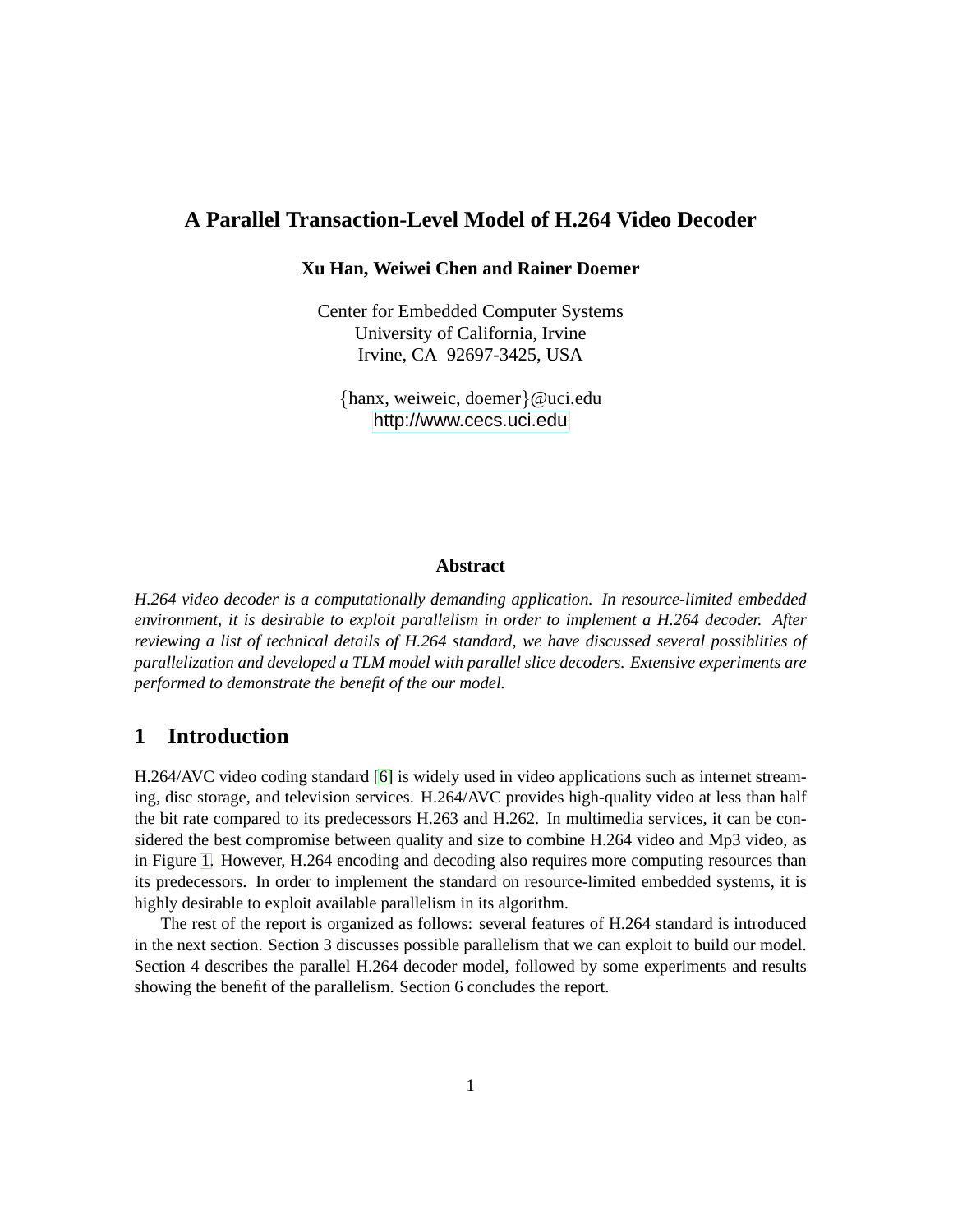

Figure 1: A typical multimedia data unit

## <span id="page-6-0"></span>**2 H.264/AVC Standard Features**

This section introduces a list of features of H.264 standard that are most related to our decoder model.

### <span id="page-6-1"></span>**2.1 YUV Color Space and 4:2:0 Sampling**

H.264 standard represents color in a picture with YUV format. Component Y (called luma) represents brightness. Components U and V (called chroma) represent color. Because human visual system is more sensitive to brightness than color, H.264 keeps more luma samples than chroma to ensure both picture quality and compression rate. Especially, the most popular sampling structure in which chroma component has one fourth of the number of luma component is called 4:2:0 sampling. Each sample is represented by 8 bits of data.



Figure 2: 4:2:0 Sampling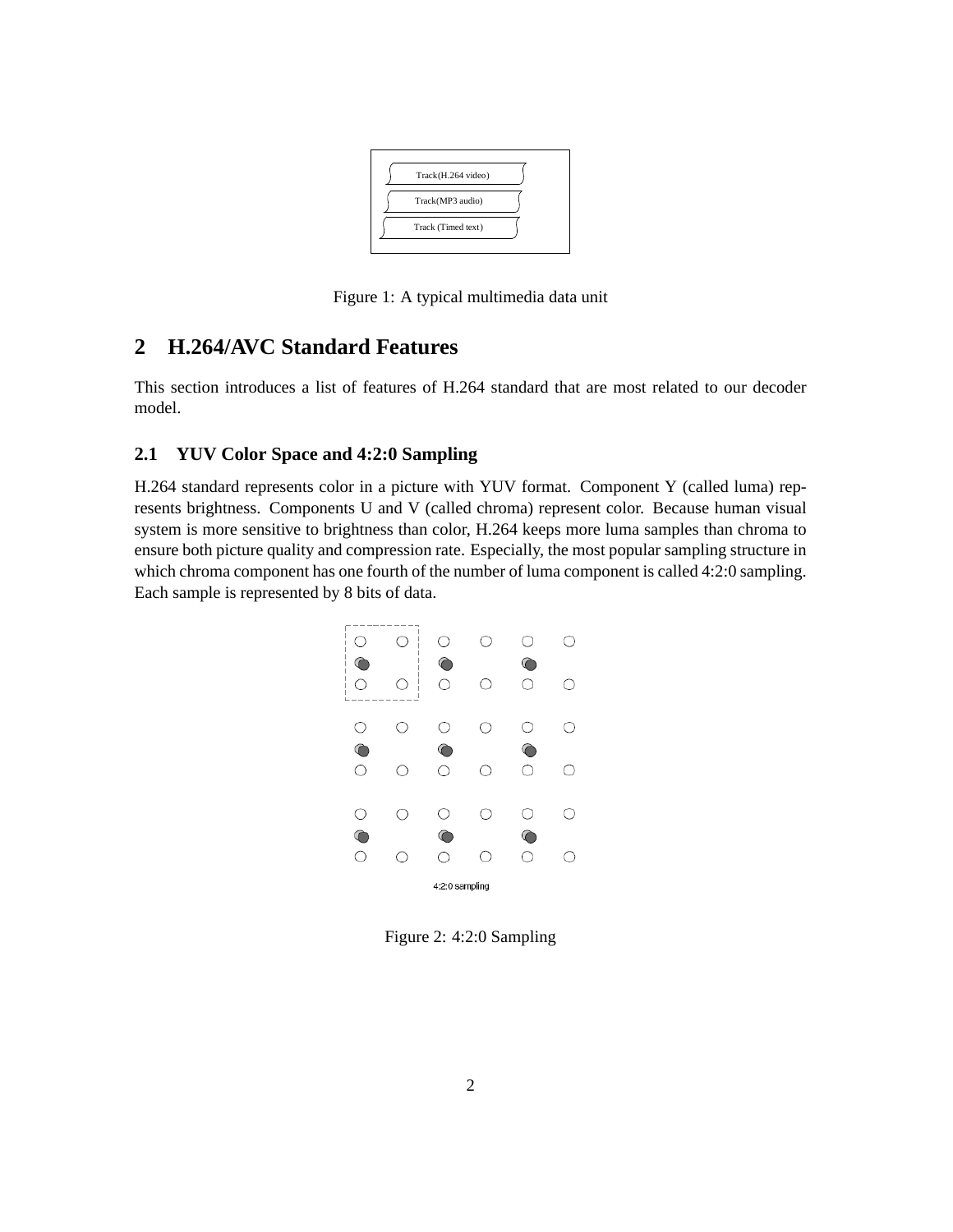#### <span id="page-7-0"></span>**2.2 Macroblocks**

A macroblock is the basic encoding and decoding unit in H.264 standard. One macroblock covers a fixed-size rectangular picture area of  $16\times16$  pixels, which contains, with 4:2:0 sampling,  $16\times16$ luma samples and  $8\times 8$  of each of the chroma samples, as illustrated in Figure [3.](#page-7-0) To decode a macroblock, either intra prediction or inter prediction is required.



Figure 3: Into a Macroblock

Intra prediction constructs a macroblock by using neighboring samples which are from previously decoded macroblocks in current picture. There are three modes of intra prediction. Intra  $4\times4$ mode predicts a macroblock with smaller blocks of size  $4\times4$ . Intra  $16\times16$  mode predicts the whole 16×16 block and is suitable for smooth area of a picture. I mode simply bypasses the prediction and transform coding of this macroblock to preserve precise video samples. Figure [4](#page-7-0) shows how Intra 4×4 prediction can be done by referring to video samples from left and above (which is the previously decoded area) the block to be predicted.



Figure 4: Nine Intra  $4 \times 4$  prediction modes

Inter prediction, also known as motion compensation, predicts a macroblock by referring to previously decoded pictures. A macroblock can be partitioned into sub-blocks for inter prediction. The option of sub-blocks sizes are  $16\times16$ ,  $16\times8$ ,  $8\times16$ , and  $8\times8$ , among which  $8\times8$  block can be further partitioned into  $8\times4$ ,  $4\times8$  or  $4\times4$  blocks. Figure [5](#page-7-0) illustrates how motion compensation is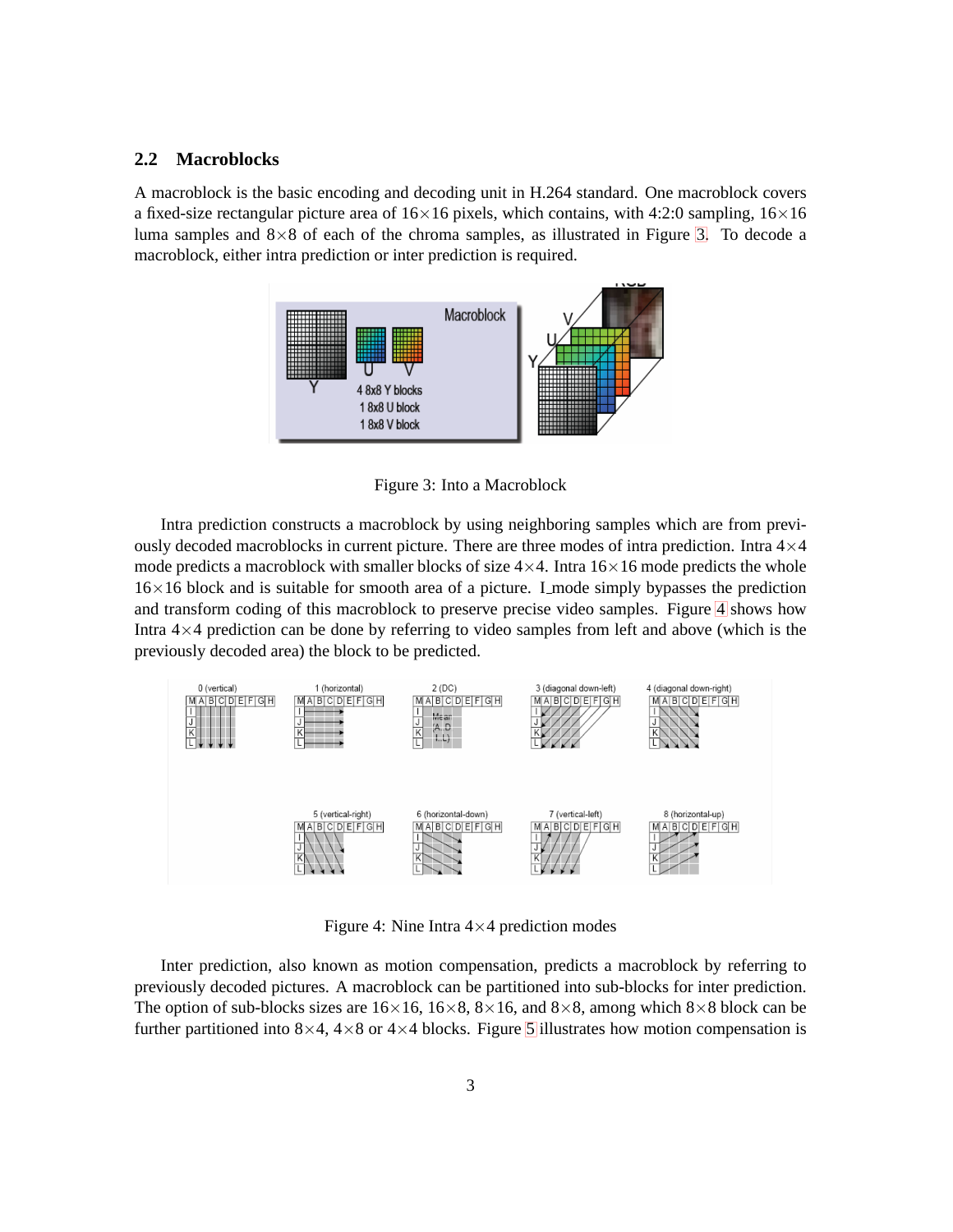done with two references pictures. A picture reference index and a motion vector are required to perform motion compensation.



Figure 5: Motion Compensation

#### <span id="page-8-0"></span>**2.3 Slices**

A slice is a sequence of macroblocks. On the other hand, a H.264 video frame can be split into one or more slices. Figure [6](#page-8-0) shows an example of a frame divided into four slices. Note that slices can be of very flexible shape and size with a feature of Flexible Macroblock Ordering(FMO) enabled, as shown in Figure [7,](#page-8-0) where each color represents a slice group which can contain one or more slices.



Figure 6: A H.264 video frame divided into four fixed-size slices.

Slices can be classified into three types according to their coding style. A slice with all macroblocks coded using intra prediction is called an *I slice*. In addition to intra prediction, a *P slice* contains inter predicted macroblocks with only one reference frame per prediction block. In addition to coding types in a P slice, a *B slice* can have inter predicted macroblocks with two reference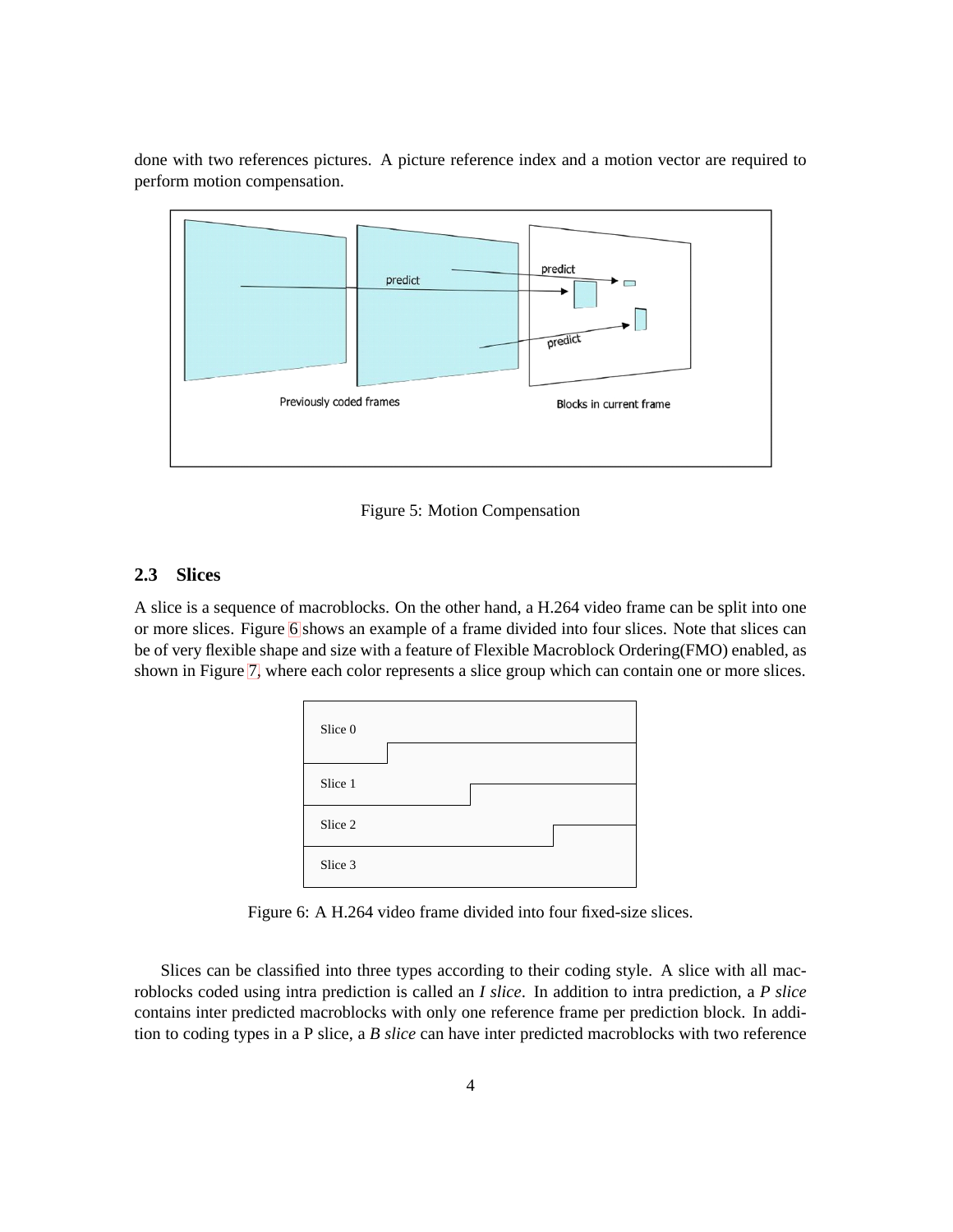

Figure 7: Possible Slice Patterns with FMO enabled

frames per prediction block.

Notably, Slices are *independent* of each other, in the sense that decoding one slice will not require any data from the other slices in the current video frame. However, to correctly decode a frame, reference frames are needed if the frame contains P slices, and information from other slices are still needed when deblocking filter works across slice boundaries.

#### <span id="page-9-0"></span>**2.4 H.264 Decoding Algorithm**

Our study is based on H.264/AVC JM reference software[\[4\]](#page-14-1). This section is to introduce the algorithm of H.264 decoder as implemented in JM version 13.0. JM 13.0 relies heavily on global storage depicted in parallelograms in Figure [8\)](#page-9-0) in the decoding process. Generally, it accesses all input image parameter in structure *img*, temporary output data in structure *dec picture* and decoded frames in decoded picture buffer *dpb*.

As shown in Figure [8,](#page-9-0) decoding starts on parsing incoming NAL units, which is a logical data packet containing H.264 syntax structures. It carries both coded video data and information indicating the method to decode the data. After parsing, coded residual data is entropy decoded, inverse quantized, reordered, inverse transformed and result in the decoded residual data stored in array *m7*, which will later build part of a decoded macroblock. On the other hand, parsed information on *MB types* and *prediction mode info* is used to construct the current macroblock by predicting its content. Depending on how the macroblock is encoded in the first place, either intra prediction or motion compensation will apply to acquired the predicted data, the result of which is stored in an array *mpr* in JM 13.0. At this point, the macroblock has all necessary data decoded and can be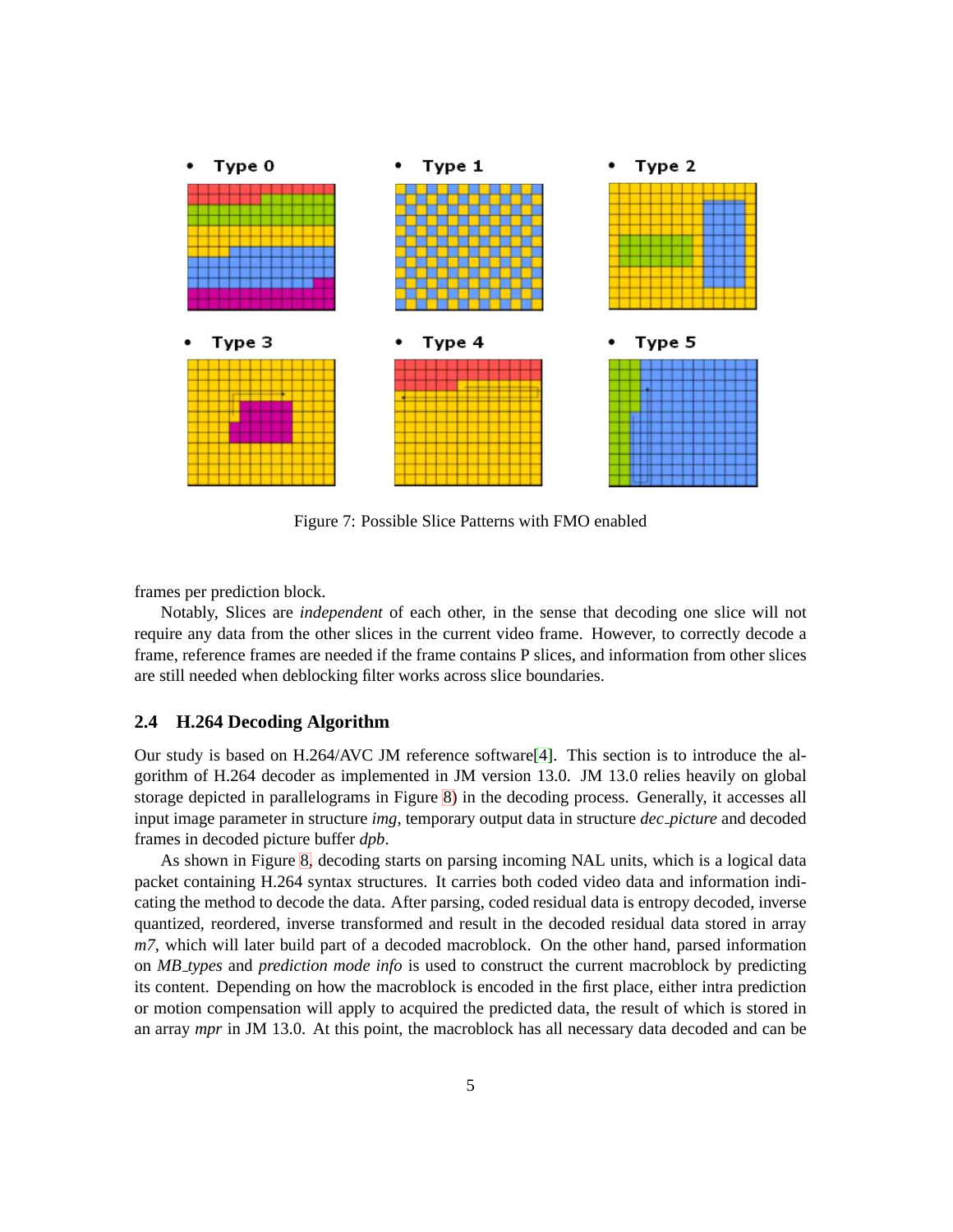

Figure 8: Block Diagram of H.264 Decoder in JM 13.0

constructed by adding transformed residual data and predicted data together. On finish decoding one macroblock, the decoder proceeds to next macroblock in current slice or next slice. After an entire frame is decoded, deblocking filter is applied to remove the blocking artifacts in a frame. The output of the deblocking filter is stored in a decoded picture buffer which uses the buffered frames as reference to decode future frames.

## <span id="page-10-0"></span>**3 Parallelism Exploitation**

Various possible parallelisms exist in H.264 standard.

On frame level, decoding a frame can depend on reference frames of very flexible position and number with inter prediction applied. Although part of the frames can be intra predicted only, it is still very difficult to exploit parallelism on frame level.

On macroblock level, we firstly review how a macroblock is constructed in JM 13.0. Illustrated by Figure [9,](#page-10-0) the decoder firstly acquires the predicted data (*mpr*) by refer

As for the deblocking filter, although it operates across boundaries of macroblocks and slices, deblocking a macroblock only depends on its neighbor macroblocks since its goal is to remove block edges. Therefore, it is possible to filter a frame in parallel, though such parallelism is not easy to exploit.

Due to the nature of slices, it is most promising to exploit parallelism on slice level. We developed a SpecC model with four parallel slice decoders, which is expected to be most efficiency when incoming stream has 4 balanced slices per frame.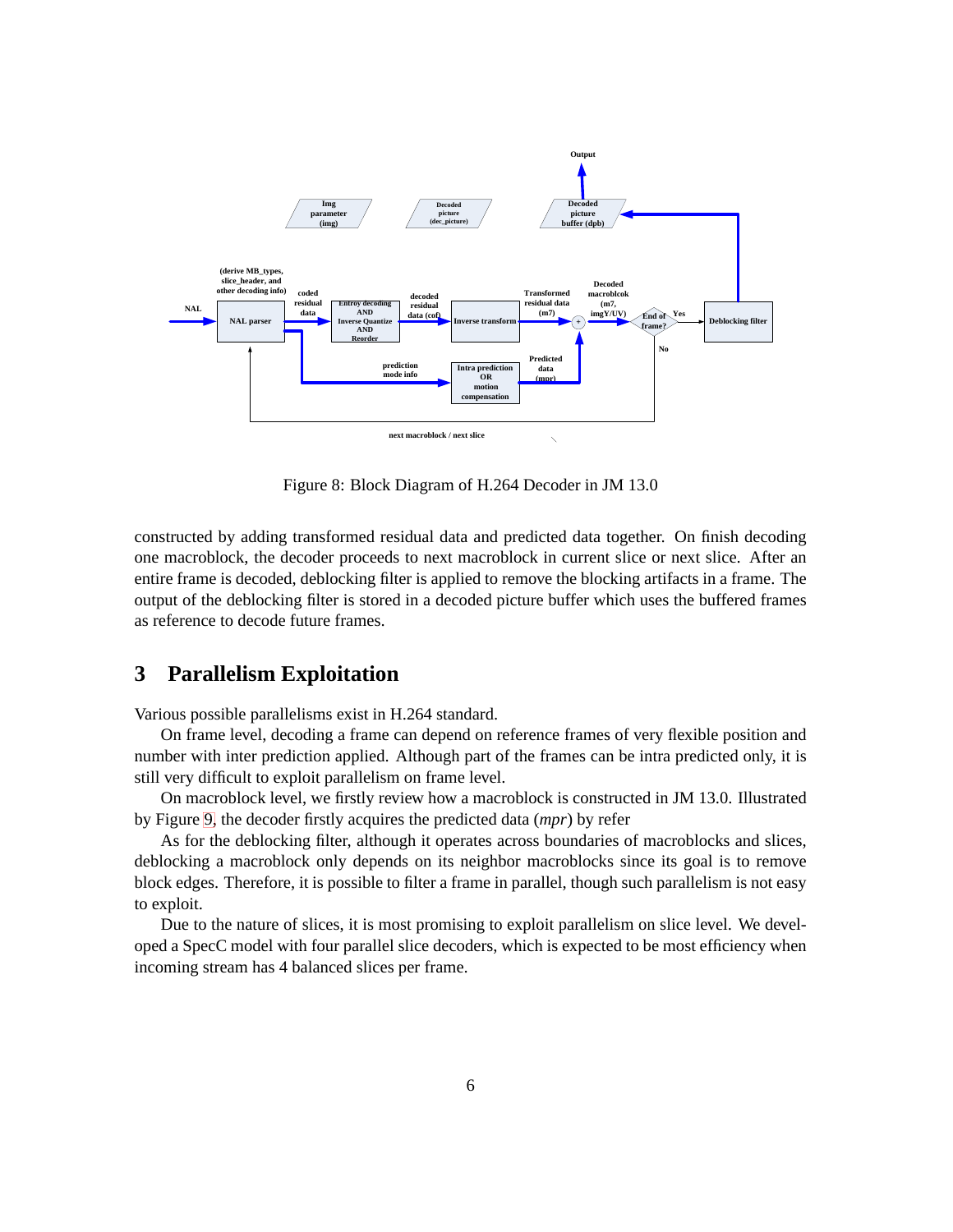

Figure 9: Construction of a macroblock in JM 13.0 H.264 decoder

# <span id="page-11-0"></span>**4 A SpecC Model with Parallel Slice Decoders**



Figure 10: Recoding From JM Reference to SpecC model

An initial system-level model with Simulator, DUT and Monitor structure is designed in [\[5\]](#page-14-2). Now after identifying parallelism at slice level, we have extended the existing system-level model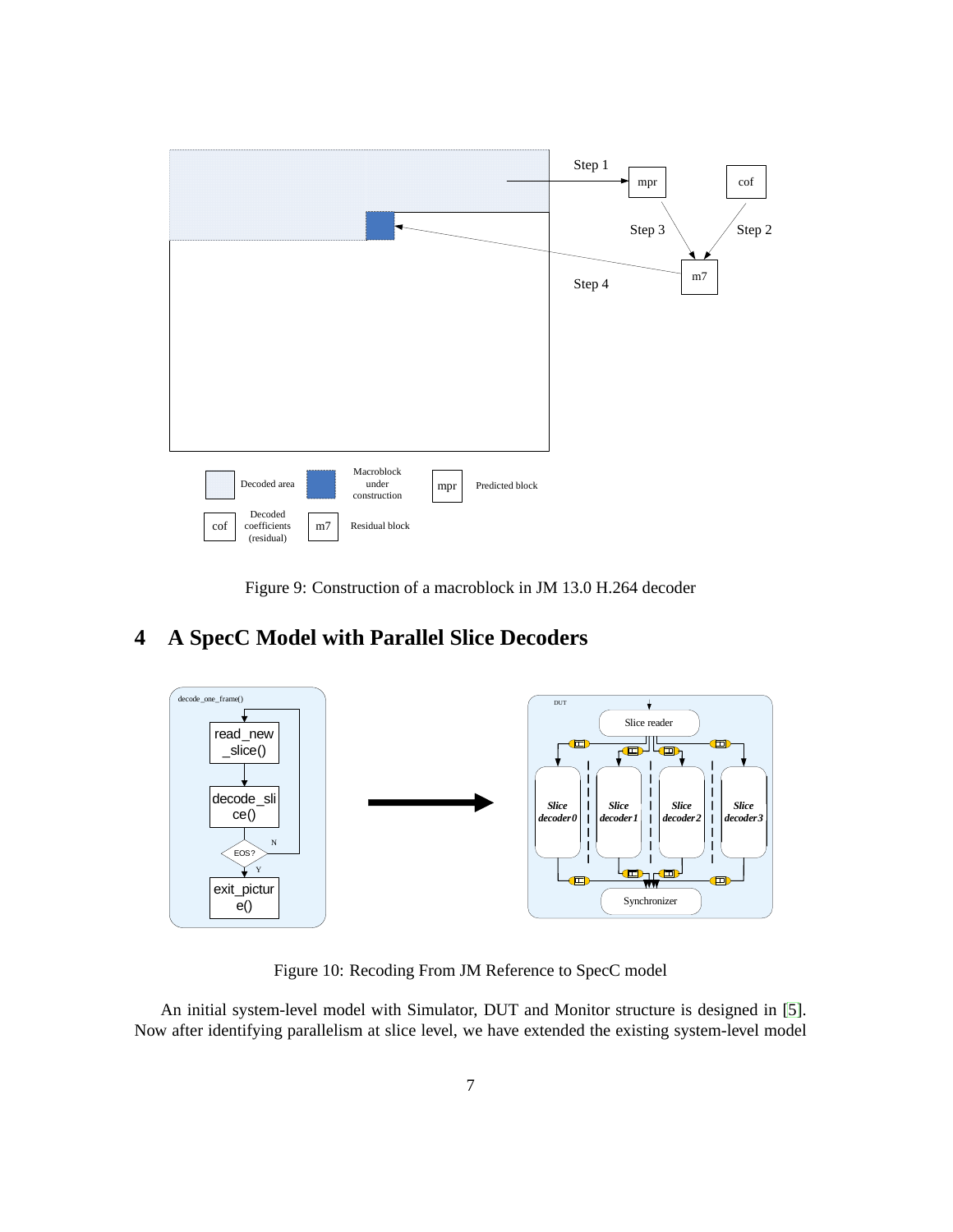by further recoding JM reference code. The decoding procedure in JM is done by function *decode one frame*, which contains subfunctions *read new slice*, *decode slice* and *exit picture*, as shown in Figure [10.](#page-11-0) After recoding, *read new slice* is recoded into *slice reader*, *decode slice* into four *slice decoders* and *exit picture* into *Synchronizer*.

With any input video stream encoded with four slices per frame, Slice Reader reads out four slices every running cycle and dispatch them to Slice Decoders via channel interface. Each slice decoder internally consists of the regular H.264 decoder functions, such as entropy decoding, inverse quantization and transformation, motion compensation, and intra-prediction. Upon each Slice Decoder finishing its work in parallel, Synchronizer completes the decoding by applying a deblocking filter to the decoded frame.

Up to date, this model can be manually adjusted to decode video stream with different number of slices.

### <span id="page-12-0"></span>**5 Experiment and Results**

We use the System-on-Chip Environment (SCE) [\[2\]](#page-14-3) for synthesis and validating of our H.264 decoder model. SCE is a refinement-based framework for heterogeneous MPSoC design. It starts with a system specification model described in the SpecC language [\[3\]](#page-14-4) and implements a top-down ESL design flow based on the specify-explore-refine methodology.

We partition our parallel H.264 decoder model as follows: the four slice decoders are mapped onto four custom hardware units; the synchronizer is mapped onto an ARM7TDMI processor at 100MHz which also implements the overall control tasks and cooperation with the surrounding testbench. We choose Round-Robin scheduling for tasks in the processor and allocate an AMBA AHB for communication between the processor and the hardware units. Using SCE, we generate the transaction level models (TLM) of our parallel H.264 decoder design at different abstraction levels. They are *spec* for the specification model, *arch* for the architecture mapped model with different kinds of processing elements (PE), *sched* for the model with scheduling decisions made for operation systems on mapped processors, *net* for the model with network connectivities among PEs, *tlm* for transaction level model with communication protocols, and *comm* for pin-cycle accurate model with communication details.

For our first experiment, we use the same stream "Harbour" of 299 video frames, each with 4 slices of equal size. As shown in [\[1\]](#page-14-5), 68.4% of the total computation time is spent in the slice decoding, which we have parallelized in our decoder model.

As a reference point, we calculate the maximum possible performance gain as follows:

$$
MaxSpeedup = \frac{1}{\frac{ParallelPart}{NumOfCores} + SerialPart}
$$
  
For 4 parallel cores, the maximum speedup is  

$$
MaxSpeedup_4 = \frac{1}{\frac{0.684}{4} + (1 - 0.684)} = 2.05
$$

The maximum speedup for 2 cores is accordingly  $MaxSpeedup_2 = 1.52$ .

Table [1](#page-12-0) lists the simulation results for several TLMs generated with SCE when using our multicore simulator on a Fedora core 12 host PC with a 4-core CPU (Intel(R) Core(TM)2 Quad) at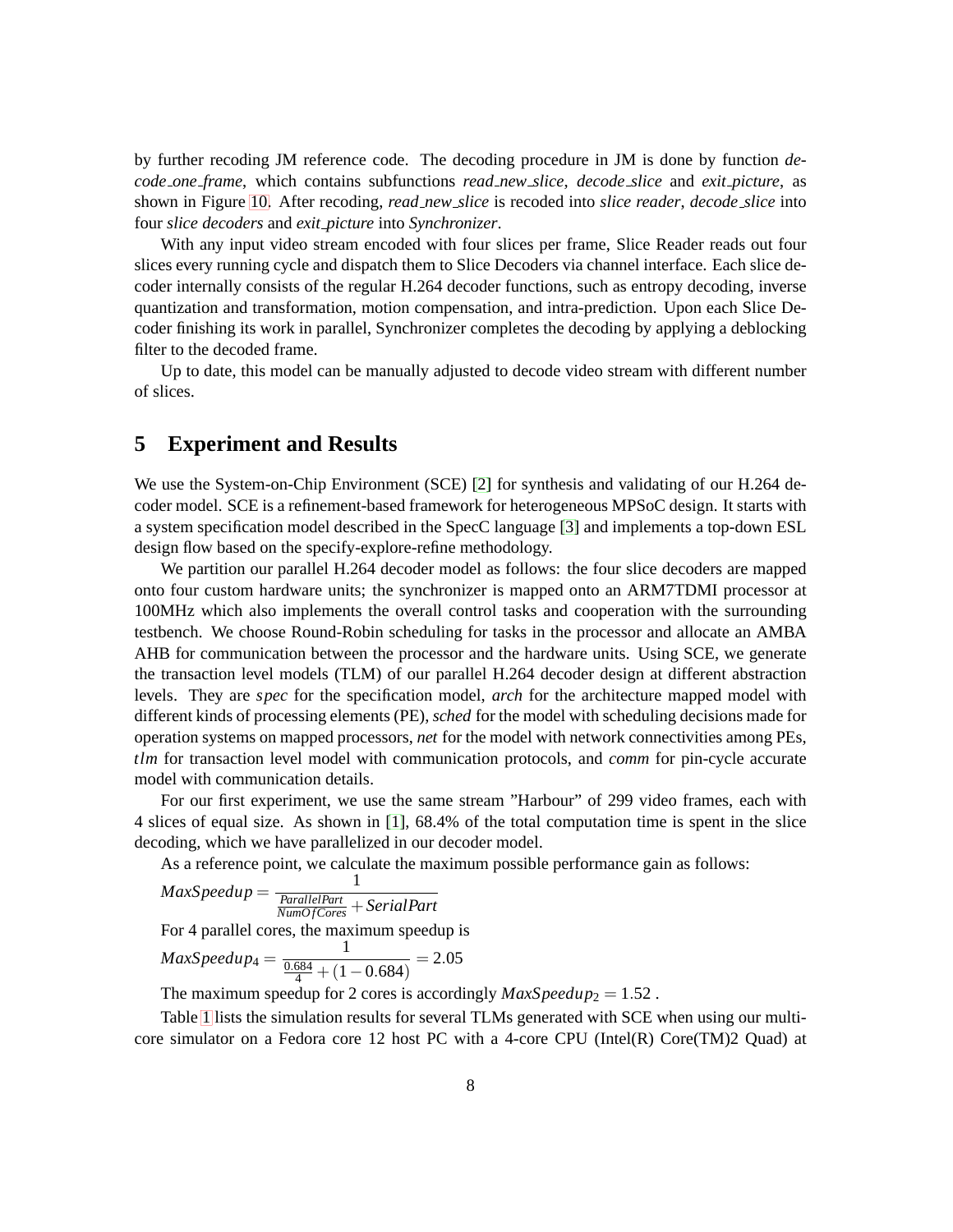3.0 GHz, compiled with optimization (-O2) enabled. We compare the elapsed simulation time against the single-core reference simulator (the table also includes the CPU load reported by the Linux OS). Although simulation performances decrease when issuing only one parallel thread due to additional mutexes for safe synchronization in each channel and the scheduler, our multi-core parallel simulation is very effective in reducing the simulation time for all the models when multiple cores in the simulation host are used.

| Simulator            |                 | Reference    | Multi-Core   |         |               |         |                            |         |               |          |
|----------------------|-----------------|--------------|--------------|---------|---------------|---------|----------------------------|---------|---------------|----------|
| Par. issued threads: |                 | n/a          |              |         |               |         |                            |         | #delta cycles | #threads |
|                      |                 | sim. time    | sim. time    | speedup | sim. time     | speedup | sim. time                  | speedup |               |          |
|                      | spec            | 20.80s (99%) | 21.12s (99%) | 0.98    | 14.57s (146%) | 1.43    | 11.96s (193%)              | 1.74    | 76280         | 15       |
|                      | arch            | 21.27s (97%) | 21.50s (97%) | 0.99    | 14.90s (142%) | 1.43    | 12.05s (188%)              | 1.76    | 76280         | 15       |
| models               | sched           | 21.43s (97%) | 21.72s (97%) | 0.99    | 15.26s(141%)  | 1.40    | 12.98s (182%)              | 1.65    | 82431         | 16       |
|                      | net             | 21.37s (97%) | 21.49s (99%) | 0.99    | 15.58s (138%) | 1.37    | 13.04s (181%)              | 1.64    | 82713         | 16       |
|                      | tlm             | 21.64s (98%) | 22.12s(98%)  | 0.98    | 16.06s (137%) | 1.35    | 13.99s (175%)              | 1.55    | 115564        | 63       |
|                      | comm            | 26.32s (96%) | 26.25s (97%) | 1.00    | 19.50s (133%) | 1.35    | $\overline{25.57s}$ (138%) | 1.03    | 205010        | 75       |
|                      | maximum speedup | 1.00         | 1.00         |         | 1.52          |         | 2.05                       |         | n/a           | n/a      |

Table 1: Simulation results of H.264 Decoder ("Harbour", 299 frames 4 slices each, 30 fps).

Table [1](#page-12-0) also lists the measured speedup and the maximum theoretical speedup for the models that we have created following the SCE design flow. The more threads are issued in each scheduling step, the more speedup we gain. The *#delta cycles* column shows the total number of delta cycles executed when simulating each model. This number increases when the design is refined and is the reason why we gain less speedup at lower abstraction levels. More communication overhead is introduced and the increasing need for scheduling reduce the parallelism. However, the measured speedups are somewhat lower than the maximum, which is reasonable given the overhead introduced due to parallelizing and synchronizing the slice decoders. The comparatively lower performance gain for the *comm* model in simulation with 4 threads can be explained due to the inefficient cache utilization in our Intel(R) Core(TM)2 Quad machine<sup>[1](#page-13-1)</sup>.

Using a video stream with 4 slices in each frame is ideal for our model with 4 hardware decoders. However, we even achieve simulation speedup for less ideal cases. Table [2](#page-12-0) shows the results when the test stream contains different number of slices. We also create a test stream file with 4 slices per frame but the size of the slices are imbalanced (percentage of MBs in each slice is 31%, 31%, 31%, 7%). Here, the speedup of our multi-core simulator versus the reference one is 0.98 for issuing 1 thread, 1.28 for 2 threads, and 1.58 for 4 threads. As expected, the speedup decreases when available parallel work load is imbalanced.

## <span id="page-13-0"></span>**6 Conclusion**

In this work, we have discussed options of parallelism in H.264 decoding and developed a SpecC model with four parallel slice decoders. We have refined the model using SCE design flow and per-

<span id="page-13-1"></span><sup>&</sup>lt;sup>1</sup>The Intel(R) Core(TM)2 Quad implements a two-pairs-of-two-cores architecture and Intel Advanced Smart Cache technology for each core pair (http://www.intel.com/products/processor/core2quad/prod brief.pdf)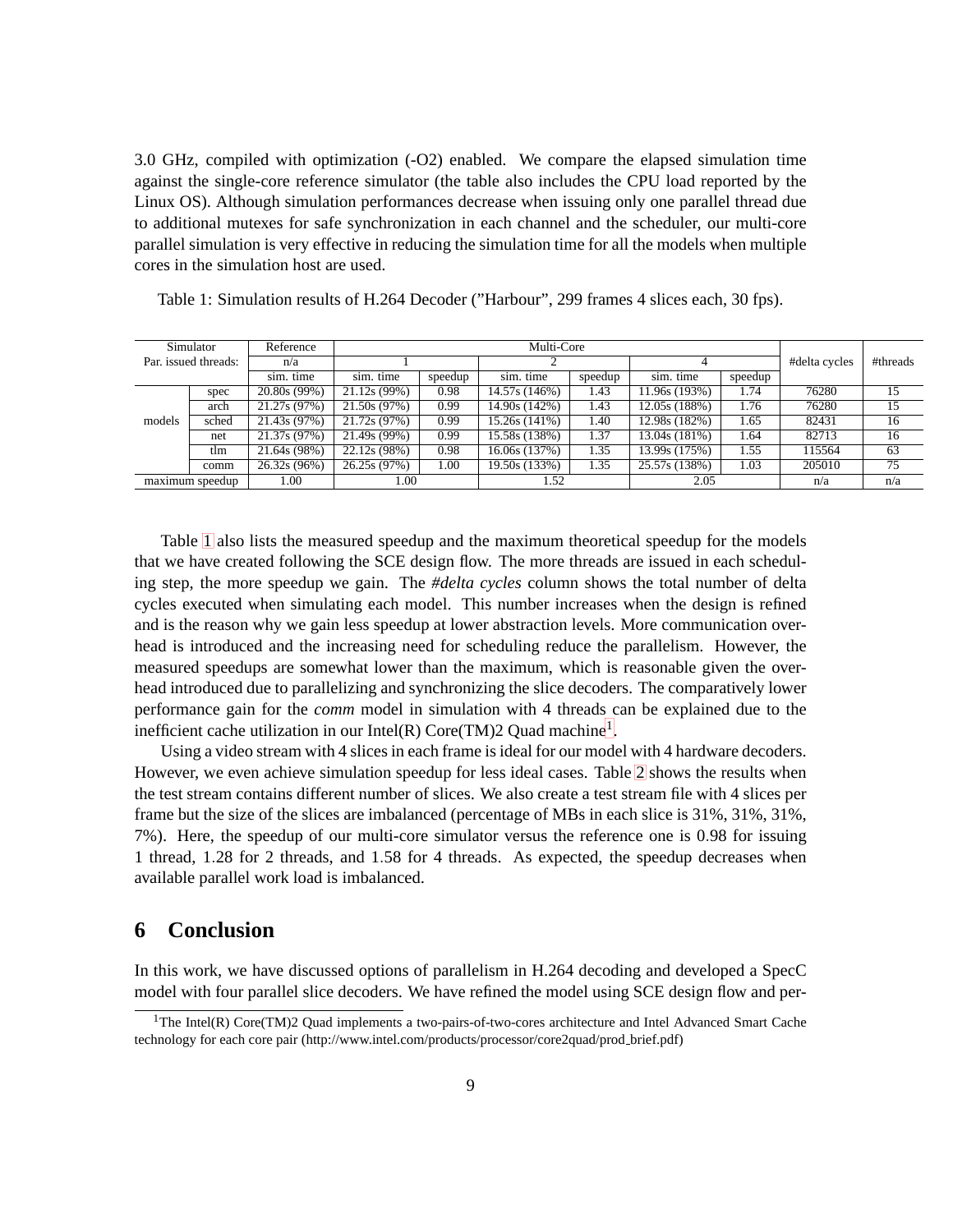| Simulator |                      | Reference | Multi-Core |      |      |
|-----------|----------------------|-----------|------------|------|------|
|           | Par. issued threads: | n/a       |            | 2    |      |
|           |                      | 1.00      | 0.98       | 0.98 | 0.95 |
|           | 2                    | 1.00      | 0.98       | 1.40 | 1.35 |
|           | 3                    | 1.00      | 0.99       | 1.26 | 1.72 |
| slices    | 4                    | 1.00      | 0.98       | 1.43 | 1.74 |
| frame     | 5                    | 1.00      | 0.99       | 1.27 | 1.53 |
|           | 6                    | 1.00      | 0.99       | 1.41 | 1.68 |
|           | 7                    | 1.00      | 0.98       | 1.30 | 1.55 |
|           | 8                    | 1.00      | 0.98       | 1.39 | 1.59 |

Table 2: Simulation speedup with different h264 streams (spec model).

formed extensive experiments with our multi-core simulator. The results show satisfactory speedup in our parallel decoder model.

## **Acknowledgment**

This work has been supported in part by funding from the National Science Foundation (NSF) under research grant NSF Award #0747523. The authors thank the NSF for the valuable support. Any opinions, findings, and conclusions or recommendations expressed in this material are those of the authors and do not necessarily reflect the views of the National Science Foundation.

## <span id="page-14-5"></span><span id="page-14-0"></span>**References**

- [1] Weiwei Chen, Xu Han, and R. Doemer. Multicore simulation of transaction-level models using the soc environment. *Design Test of Computers, IEEE*, 28(3):20 –31, may-june 2011.
- <span id="page-14-3"></span>[2] Rainer Dömer, Andreas Gerstlauer, Junyu Peng, Dongwan Shin, Lukai Cai, Haobo Yu, Samar Abdi, and Daniel Gajski. System-on-Chip Environment: A SpecC-based Framework for Heterogeneous MPSoC Design. *EURASIP Journal on Embedded Systems*, 2008(647953):13 pages, 2008.
- <span id="page-14-4"></span>[3] Andreas Gerstlauer, Rainer Domer, Junyu Peng, and Daniel D. Gajski. ¨ *System Design: A Practical Guide with SpecC*. Kluwer, 2001.
- <span id="page-14-2"></span><span id="page-14-1"></span>[4] H.264/AVC JM Reference Software. <http://iphome.hhi.de/suehring/tml/>.
- [5] Bin Zhang Weiwei Chen, Siwen Sun and R. Dömer. System level modeling of a h.264 decoder. Technical Report CECS-TR-08-10, Center for Embedded Computer Systems, University of California, Irvine, 2008.